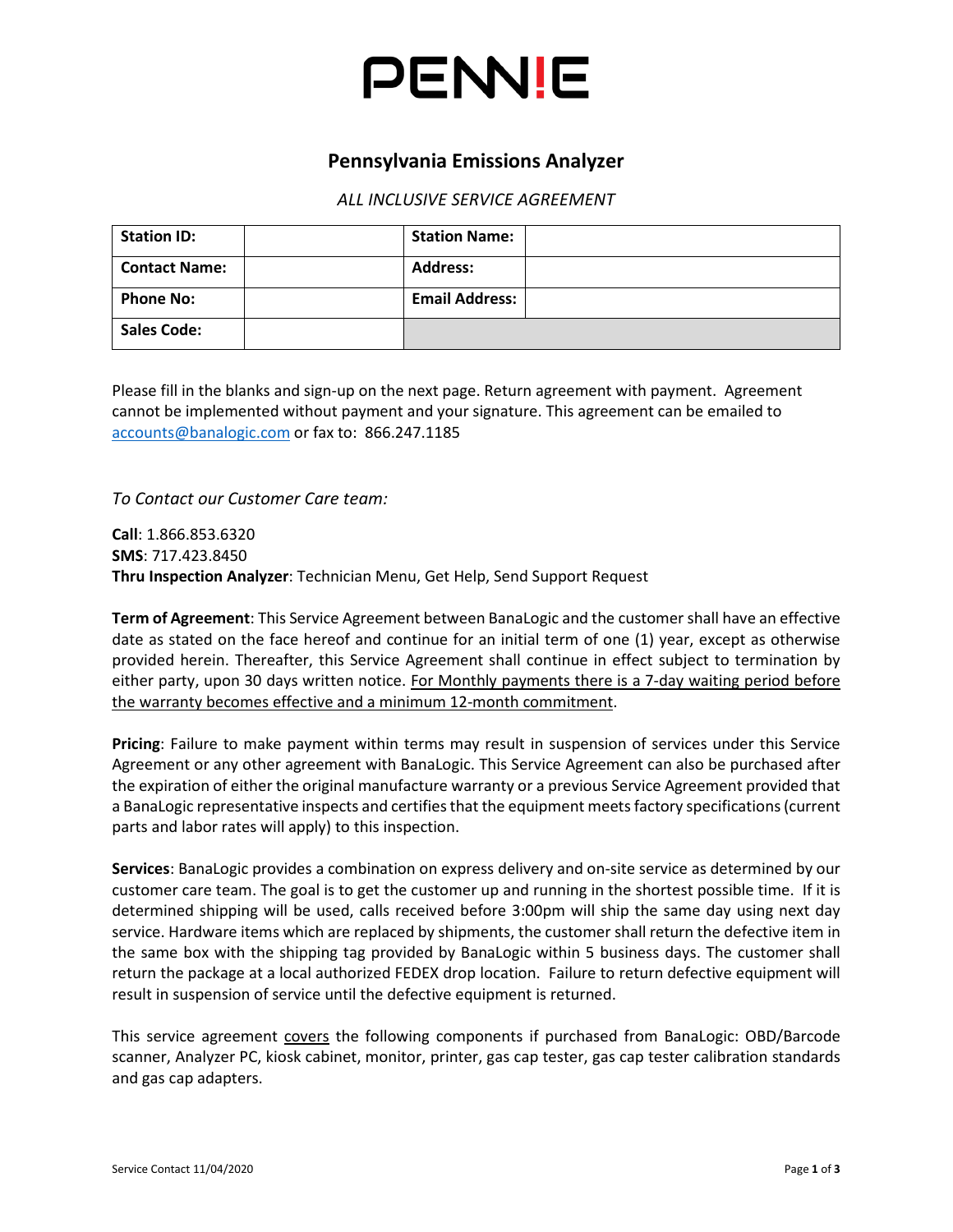# PENNIE

These components are not covered in the Service Agreement: paper, printer image drum, toner cartridges, network cabling, additional software, non mandated, add-on, optional printer or other hardware enhancements, added to the State product specifications that is not manufactured by or installed by BanaLogic and could cause conflict with the operational software.

BanaLogic will have no obligation to provide service under this Service Agreement if the Customer is not in compliance with all obligations under this Service Agreement. If the request for service arises as a result of: an unauthorized repair, modification or tamper to the equipment by someone other than a BanaLogic qualified representative, the result of an accident, a catastrophe, use or storage of the system in conditions outside it's recommended ambient conditions, fault or negligence of the user, employees, representative(s) or deterioration due to adverse environmental conditions and /or system malfunction due to capacity or quality of power source.

**Limitation of Liability**: The liability of BanaLogic hereunder shall be limited to restoring the equipment to good working order provided that BanaLogic shall not be liable for failure to restore the equipment to good working order when such failure is due to causes beyond its reasonable control. Including, but not limited to acts of God, strikes, floods, riots, delays in transportation and inability due to causes beyond its reasonable control to obtain necessary labor or materials or spare parts. The price allocable in this Service Agreement, for any parts or service, alleged to be the cause of any loss or damage to customer, shall be the ceiling limit on BanaLogic's liability, whether founded in agreement on tort (including negligence) arising out of, or resulting from (i) this Service Agreement, or the performance, or breach thereof, (ii) the design, manufacture, delivery, sale, repair, replacement, or (iii) the use of any equipment for the furnishing of such service. In no event, shall BanaLogic, have any liability for any incidental or consequential damages.

**General**: No modifications of this Service Agreement shall be binding unless in writing, signed by both parties hereto. This Service Agreement is a complete and exclusive statement of all terms and conditions between the parties concerning equipment maintenance to be furnished by BanaLogic to the Customer and it supersedes and replaces any previous agreement concerning equipment maintenance between BanaLogic and the Customer. This Service Agreement shall not be varied, supplemented, qualified, or interpreted by prior course of dealings, written or oral, or by any trade usage. This Service Agreement is not transferable or assignable under any circumstances.

|                                |                                                                         |  |                                                                        | Agreement Effective Date: |       |                            |       |  |          |  |  |
|--------------------------------|-------------------------------------------------------------------------|--|------------------------------------------------------------------------|---------------------------|-------|----------------------------|-------|--|----------|--|--|
| Price: \$                      | $\Box$ \$79.50 / Month**<br>$\Box$ \$954 / Year (includes PA Sales Tax) |  |                                                                        |                           |       |                            |       |  |          |  |  |
| <b>Customer Signature:</b>     |                                                                         |  |                                                                        |                           | Date: |                            |       |  |          |  |  |
| <b>BanaLogic Signature:</b>    |                                                                         |  |                                                                        |                           |       |                            | Date: |  |          |  |  |
| Payment Method:                |                                                                         |  | $\Box$ Paid E-Store                                                    | $\Box$ Credit Card        |       | $\Box$ ACH (separate form) |       |  |          |  |  |
| For CC Payment: Choose One:    |                                                                         |  | $\square$ Discover<br>□ VISA<br>$\square$ Mastercard<br>$\square$ Amex |                           |       |                            |       |  |          |  |  |
| CC# Number:                    |                                                                         |  |                                                                        |                           | CVV:  |                            |       |  | Expires: |  |  |
| $\Box$ Executed Copy Requested |                                                                         |  | Email Copy to:                                                         |                           |       |                            |       |  |          |  |  |

\*\* 7-day waiting period before warranty becomes effective, 12-month commitment